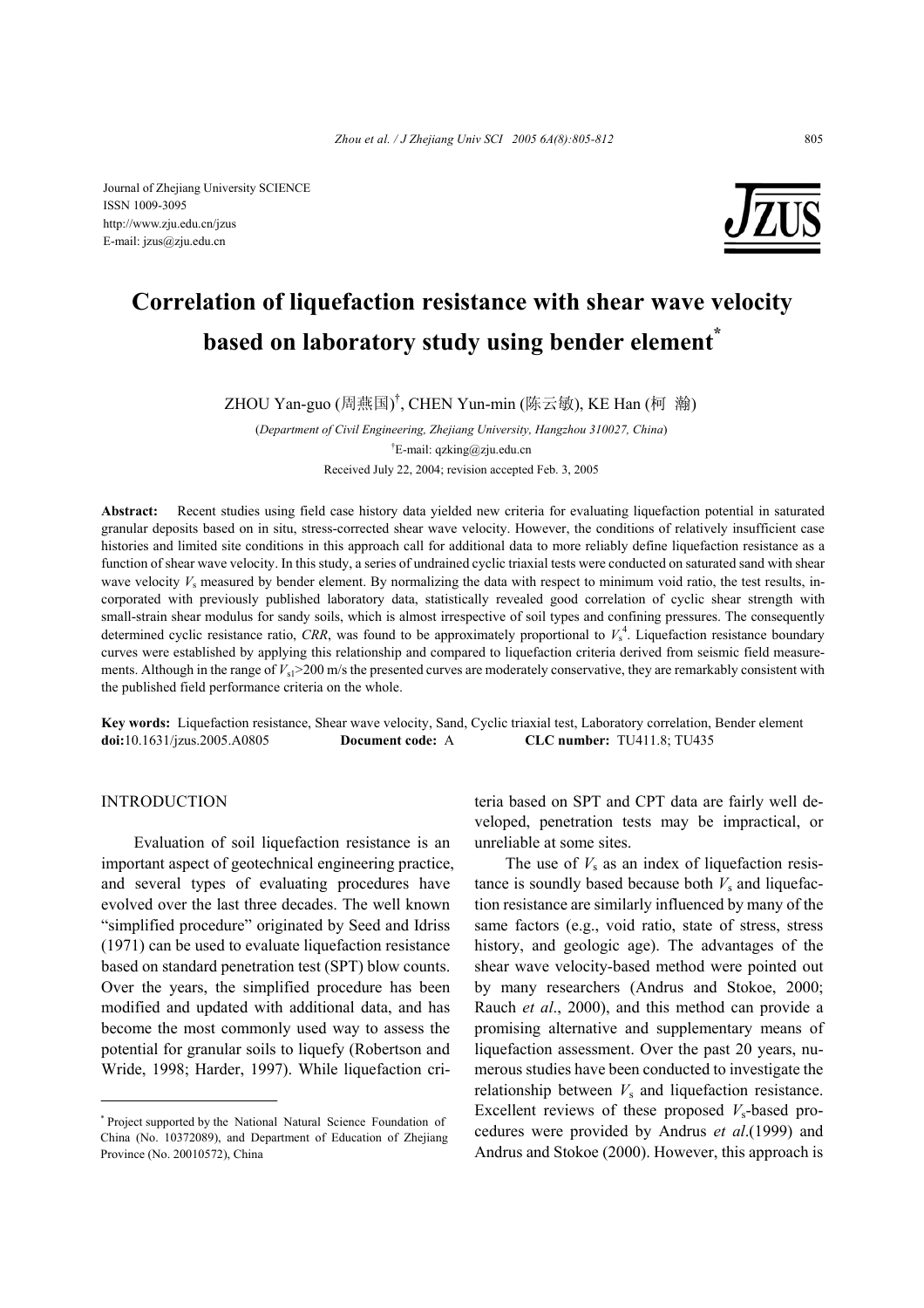hindered by the relatively small number of case histories and the limited range of site conditions represented in the data catalog, and additional data are needed to more reliably define liquefaction resistance as a function of shear wave velocity (Andrus *et al*., 1999). Because of the advantages mentioned above, laboratory studies can be used thereby, in conjunction with the available field performance data, to broaden the applicability of liquefaction criteria based on *V*s.

In this study, a series of stress-controlled undrained cyclic triaxial tests were conducted on saturated reconstituted sand specimens with shear wave velocity measured using bender element. Incorporated with previously published laboratory data in the literature, a good relationship between the liquefaction resistance (represented by cyclic shear strength, *CSS*) and small-strain shear modulus (or the corresponding shear wave velocity) can be obtained from the test results. And the consequently determined cyclic resistance ratio, *CRR*, is found to be approximately proportional to  $V_s^4$ . Liquefaction resistance curves were established by applying this relationship and then compared with the field performance curves.

# LABORATORY INVESTIGATION

#### **Preliminary consideration**

In all the abovementioned studies, it was well recognized that for a given type of soil, with other conditions (e.g., relative density) unchanged, the undrained cyclic triaxial strength (or  $CRR_{tx}$ ) will keep constant despite the variation of confining pressure. In other words, for a soil liquefied in cyclic triaxial test at a given number of cycles, the imposed maximum cyclic shear stress in a load cycle,  $\tau_d$ , is basically proportional to its effective confinement,  $\sigma_{m}$ ', which could be expressed as

$$
\left(\tau_{\rm d} = \frac{\sigma_{\rm d}}{2}\right) \propto \sigma_{\rm m}' \tag{1}
$$

in which  $\sigma_d$  is the cyclic deviator stress; and  $\sigma_{m}$ ' is

$$
\sigma'_{\rm m} = \frac{1 + 2K_0}{3} \sigma'_{\rm v}
$$
 (2)

where  $\sigma_{v}$ ' is vertical effective confining pressure and  $K_0$  is the earth pressure coefficient at rest. Thus the cyclic resistance ratio for cyclic triaxial tests, *CRR*<sub>tx</sub>, can be defined as the cyclic stress ratio causing liquefaction in a given number of loading cycles corresponding to an earthquake magnitude  $M_{\rm w}$ , when the double-amplitude axial strain reaches 5% (Ishihara, 1996).

In general, small-strain shear modulus,  $G_{\text{max}}$ , is given by (Hardin and Richart, 1963)

$$
G_{\max} = AF(e)(\sigma'_{\min})^n \tag{3}
$$

where *A* is an empirical constant reflecting soil fabric formed through various stress and strain histories; *n* is an empirically determined exponent, approximately equal to 1/2;  $\sigma_{\rm m}$ ' is mean effective confining pressure; *e* is void ratio and  $F(e)$  is void ratio function,  $F(e)$ = (2.97−*e*) 2 /(1+*e*) for angular grain sands, and for round grain sands  $F(e)=(2.17-e)^2/(1+e)$ .

Eq.(3) implies the following empirical relation given by

$$
G_{\text{max}} \propto (\sigma'_{\text{m}})^{1/2} \tag{4}
$$

Combining Eq.(1) and Eq.(4) yields

$$
\left(\tau_{\rm d} = \frac{\sigma_{\rm d}}{2}\right) \propto G_{\rm max}^2\tag{5}
$$

Eq.(5) indicates that if the possible relationship between cyclic shear strength and the small-strain shear modulus could be established in laboratory, the corresponding cyclic resistance ratio,  $CRR_{tx}$ , can be easily correlated to the measured shear wave velocity. Since the conversion from the laboratory-derived indexes such as  $CRR_{tx}$  to field  $K_0$  conditions is well studied and defined (Tokimatsu and Uchida, 1990; Andrus and Stokoe, 2000), the laboratory study on the correlation of liquefaction resistance with shear wave velocity will positively enhance the applicability of liquefaction criteria based on *V*s.

## **Test material and apparatus**

The tested soil was Fuzhou Sand, a kind of angular grained sand with  $D_{10}=0.13$  mm and the coefficient of uniformity  $U_c$ =3.0. The specific gravity of the test material was 2.65. Minimum and maximum void ratios were 0.43 and 0.79, respectively.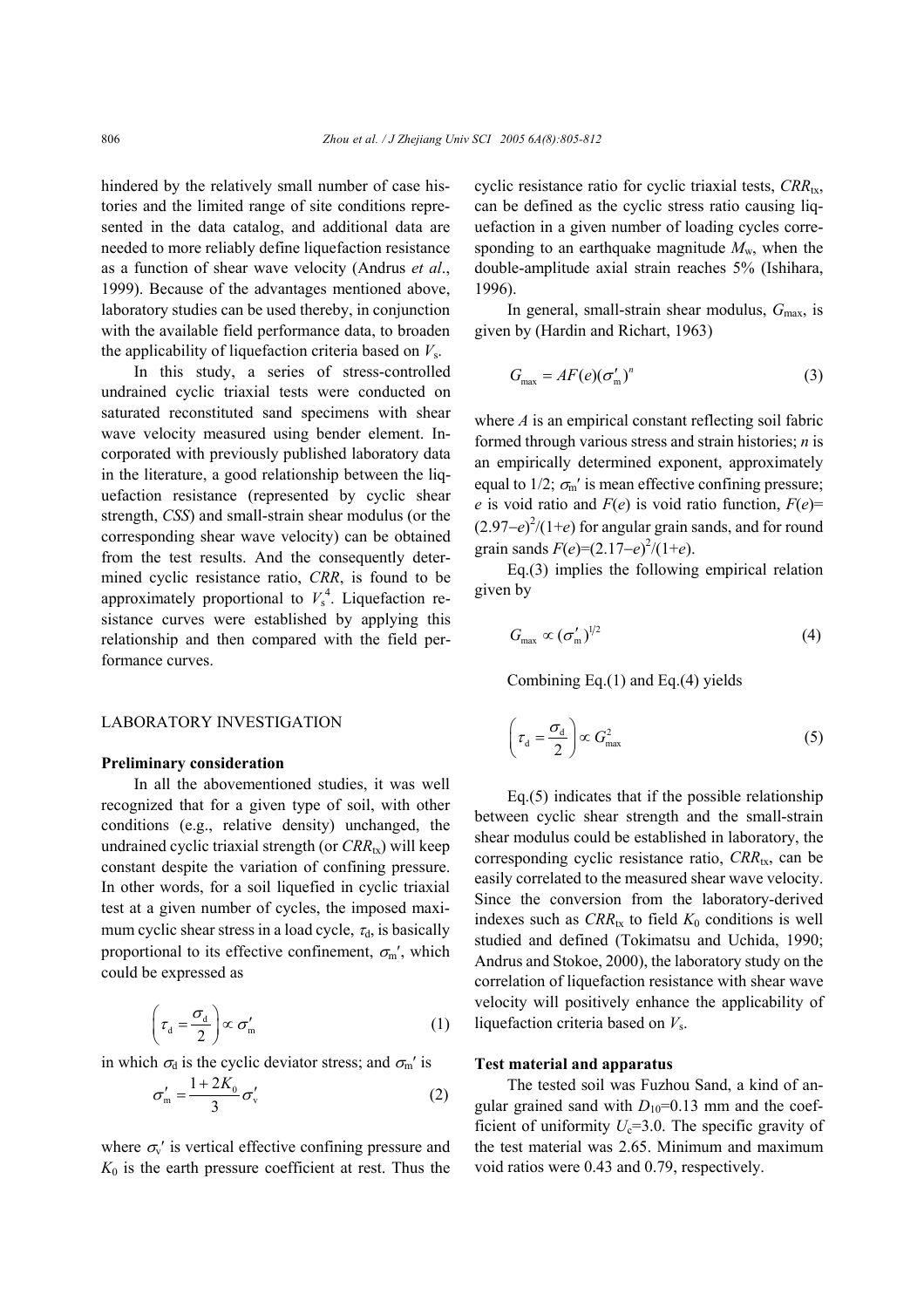To measure the small-strain shear modulus of soils before undrained cyclic loading, a piezoceramic bender elements system was established based on Model HX-100 multi-use triaxial apparatus, allowing low-strain acoustic wave velocities to be determined in the same specimen which will subsequently be loaded to failure at large strain. The test system and its application were discussed detailedly by Huang *et al*. (2001) and Zhou *et al*.(2005a; 2005b).

Bender elements served as versatile transducers for small-strain testing of wet or dry soils in a variety of cells and loading conditions (Shirley and Hampton, 1978; de Alba *et al*., 1984; Dyvik and Madshus, 1985; Thomann and Hryciw, 1990; Viggiani and Atkinson, 1995). The shear wave velocity  $V_s$  in the specimen can be calculated from the wave travel time *t* and the known separation *L* between the bender elements as  $V_s = L/t$ . For a known material density  $\rho$ , the small strain shear modulus can thus be calculated by

$$
G_{\text{max}} = \rho V_s^2 \tag{6}
$$

#### **Specimen preparation and test procedures**

Specimens with three different relative densities (45%, 60%, and 75%) were prepared by the saturated-tamping method, which consists of pouring sand into a specimen mold filled with de-aired water in five equal layers and tamping it to the desired height. The water level was kept above the soil surface at all times, and the sand was added slowly to minimize the segregation of fines. The specimen was 39.1 mm in diameter and 80 mm in height.

Each specimen was consolidated isotropically for 4 h at a given confinement and the shear wave velocity was measured for *G*max before undrained cyclic loading. Specimen deformations during consolidation were measured and used to determine the final specimen density. Then it was subjected to uniform amplitude cyclic loading until liquefaction occurred at a frequency of 1 Hz.

## TEST RESULTS AND ANALYSES

#### **Relationship between** *CSS* **and** *G***max**

The shear wave velocities and consolidated void ratio at different confining pressures, 50, 100, and 200 kPa for three relative densities were measured, and the corresponding data on cyclic stress ratio versus number of cycles to cause *DA*=5% was recorded. Then the data on cyclic shear strength with the corresponding shear modulus can be derived, which are plotted in Fig.1, together with those from Hangzhou Sand tested previously by Ke and Chen (2000). Although the data in Fig.1 are relatively scattered, they exhibit a highly linear trend if the plot has its longitudinal coordinate converted to  $G_{\text{max}}/F(e_{\text{min}})$  and its vertical coordinate to  $(\tau_{15})^{0.5}$  (Fig.2).



**Fig.1 Original data on cyclic shear strength** τ**15 with** *G***max**



**Fig.2 Data on**  $(\tau_{15})^{0.5}$  **with corrected**  $G_{\text{max}}/F(e_{\text{min}})$ 

To further verify this interesting finding, intensive investigation on correlated researches was conducted and the previously published data on cyclic shear strength with the corresponding small-strain shear modulus of sandy soils were collected (Tokimatsu and Uchida, 1990; Chen and Liao, 1999; Huang *et al*., 2004), and their physical properties and grain characteristics are given in Table 1. All the collected data, together with the presented data in this study, were treated in the same manner as done in Figs.1 and 2, and plotted in Figs.3 and 4, respectively.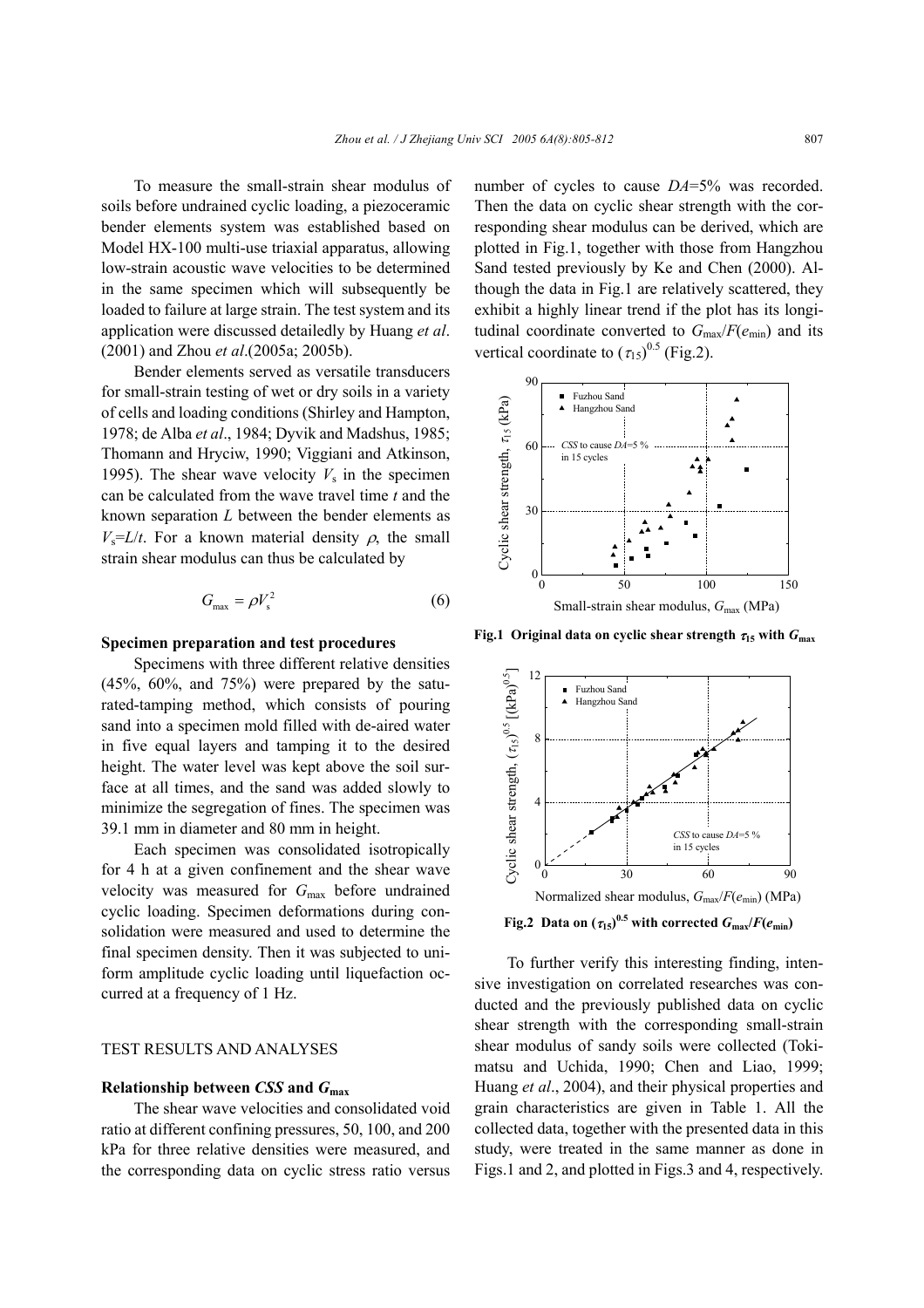

**Fig.3** Data on  $\tau_{15}$  with  $G_{\text{max}}$  for collected sands



**Fig.4** Data on  $(\tau_{15})^{0.5}$  with  $G_{\text{max}}/F(e_{\text{min}})$  for collected sands

Compared with those in Fig.1, data in Fig.3 show more evident diversity because of the different soil types and test conditions; while in Fig.4 with converted coordinates, they statistically reproduce the linear correlation of  $(\tau_{15})^{0.5}$  with  $G_{\text{max}}/F(e_{\text{min}})$ , despite the material and confining pressure dependence.

If the slope of the fitting curves in Fig.4 is defined as  $k_{15}$ , the cyclic shear strength in 15 loading cycles,  $\tau_{15}$ , could be expressed by

$$
\tau_{15} = k_{15}^2 G_{\text{max}}^2 / F^2(e_{\text{min}})
$$
 (7)

Thus, for more general conditions with cyclic number *N*, the corresponding cyclic shear strength,  $\tau_N$ , can be readily extrapolated and expressed as

$$
\tau_N = k_N^2 G_{\text{max}}^2 / F^2(e_{\text{min}})
$$
\n(8)

where  $k_N$  is the corresponding slope value. The experimental studies have confirmed the relationship between cyclic shear strength and small-strain shear modulus of soils assumed in Eq.(5).

# **Derivation of the correlation of**  $CRR$  **and**  $V_s$  **from laboratory results**

Substituting Eq.(6) into Eq.(8), one may obtain the cyclic resistance ratio measured in laboratory triaxial tests given by

$$
CRR_{tx} = \frac{\tau_N}{\sigma_m'} = \frac{k_N^2 \rho^2 V_s^4}{F^2 (e_{\min}) \sigma_m'} \tag{9}
$$

Eq.(9) explicitly reveals the laboratory correlation of cyclic resistance ratio with measured shear wave velocity, that is,  $CRR_{tx}$  changes proportionally with  $V_s^4$ .

However, in applying the results from cyclic traxial tests to in-situ conditions, the  $CRR_{tx}$  should be adjusted to account for the laboratory test conditions

| Sand type      | Label  | $G_{\rm s}$ | $D_{10}$ (mm) | $U_{c}$ | FC(%)   | $e_{\rm min}$ | $e_{\text{max}}$         | $\sigma'_{m}$ (kPa) |
|----------------|--------|-------------|---------------|---------|---------|---------------|--------------------------|---------------------|
| Fuzhou Sand    | Sand-A | 2.65        | 0.13          | 3.0     | 0.0     | 0.43          | 0.79                     | 50,100,200          |
| Hangzhou Sand  | Sand-B | 2.69        | 0.12          | 2.4     | 1.0     | 0.57          | 1.23                     | 50,100,200          |
| Taiwan Sand    | Sand-C | 2.70        | 0.08          | 3.5     | 5/10/15 | 0.59          | 1.15                     | 98.196              |
| Mailiao Sand   | Sand-D | 2.69        | 0.09          | 2.4     | 0/15/30 | 0.65          | $\overline{\phantom{0}}$ | 100                 |
| Niigata Sand   | Sand-E | 2.69        | 0.18          | 1.7     | 0.2     | 0.78          | 1.21                     | 49,98,196           |
| Toyoura Sand   | Sand-F | 2.64        | 0.16          | 1.4     | 0.0     | 0.61          | 0.99                     | 49,98,196           |
| Meike Sand     | Sand-G | 2.73        | 0.16          | 1.6     | 0.2     | 0.67          | 1.07                     | 50,65,75,80,85      |
| Silica Sand    | Sand-H | 2.68        | 0.16          | 1.8     | 0.0     | 0.73          | 1.17                     | 36                  |
| Makuhari Sand  | Sand-I | 2.71        | 0.10          | 2.1     | 5.4     | 0.73          | 1.18                     | 47,120              |
| Ohgishima Sand | Sand-J | 2.72        | 0.12          | 2.1     | 4.0     | 0.78          | 1.28                     | 77,83,90            |

**Table 1 Physical properties and grain characteristics of studied sands**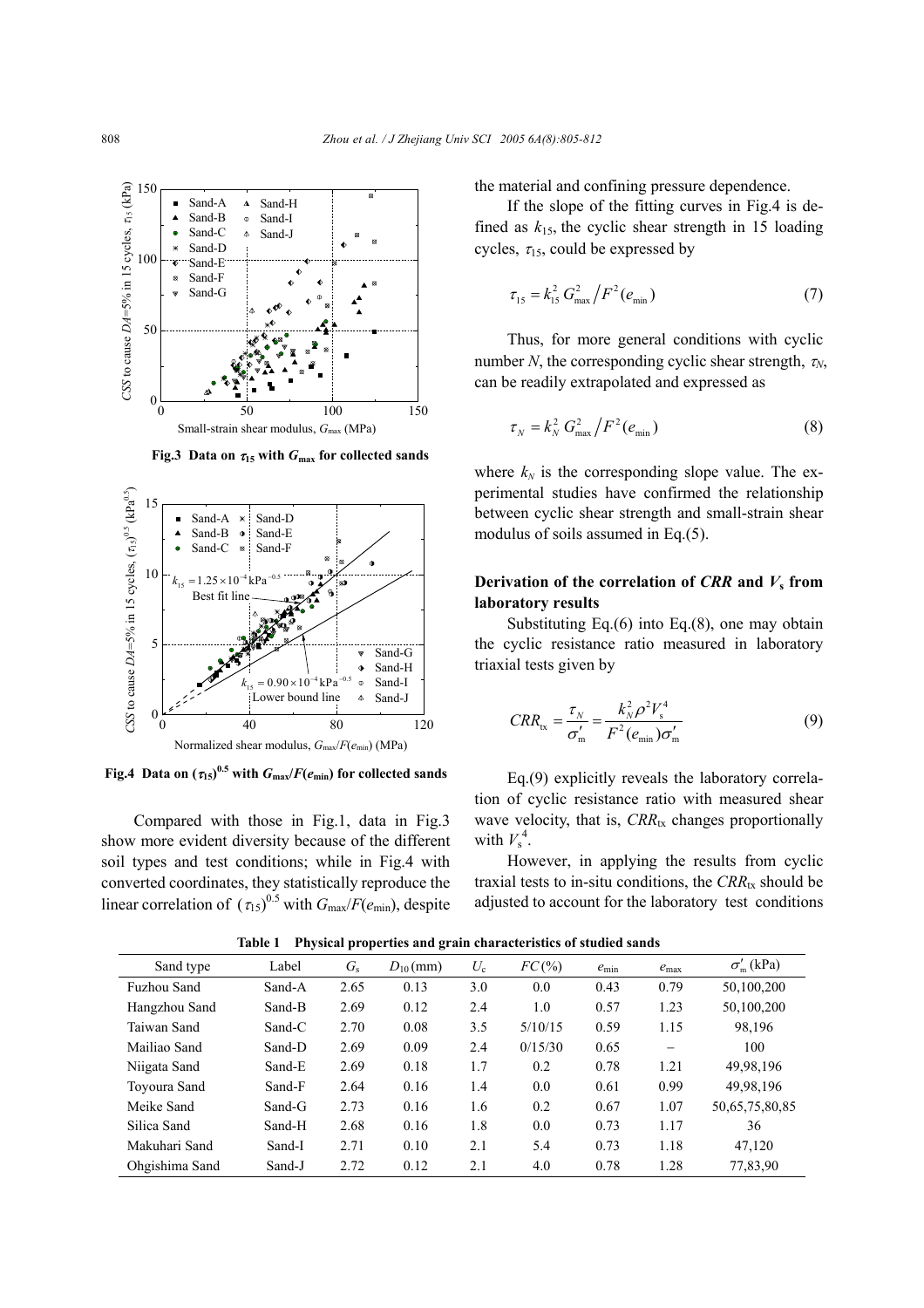which are different from those in the field. In an approximate manner, this correction can be made using the following equation (Seed, 1979):

$$
CRR = r_c \frac{1 + 2K_0}{3} CRR_{tx}
$$
 (10)

where  $r_c$  is a constant accounting for the effect of multidirectional shaking (value of 0.9∼1.0).

The laboratory measured velocity  $V_s$  at the right-hand part of Eq.(9) also requires modification for in-situ application. Using the procedure suggested by Andrus *et al*.(1999) and Eq.(2), one obtains the following relationship for converting the laboratory measured  $V_s$  to overburden stress-corrected  $V_{s1}$ :

$$
V_{\rm sl} = V_s \left(\frac{P_{\rm a}}{\sigma_{\rm v}'}\right)^{\frac{1}{4}} = V_s \left(\frac{P_{\rm a}}{\sigma_{\rm m}'}\right)^{\frac{1}{4}} \left(\frac{1+2K_0}{3}\right)^{\frac{1}{4}}\tag{11}
$$

where  $P_a$  is a reference overburden stress (Robertson *et al*., 1992), and equals to 100 kPa.

Substituting Eqs.(10) and (11) into Eq.(9) yields the following expression for the equivalent field *CRR* in terms of  $V_{s1}$  and other factors:

$$
CRR = r_{\rm c} \frac{k_{\rm N}^2 \rho^2 V_{\rm sl}^4}{F^2 (e_{\rm min}) P_{\rm a}}
$$
 (12)

It is interesting that although the earth pressure coefficient at rest  $K_0$  is involved in Eqs.(10) and (11), its effect on the resulting expression for the relationship between equivalent field *CRR* and  $V_{s1}$  converted from laboratory results is almost cancelled out. Tokimatsu and Uchida (1990) also mentioned this issue, and suggested that any value between 0.5 and 1.0 might be assumed for practical purposes.

Eq.(12) can be directly used to evaluate the liquefaction resistance of in situ ground with the known soil property values such as mass density,  $\rho$ , minimum void ratio, *e*min, and the slope of fitting line summarized from laboratory tests,  $k_N$ . The determination of these values is discussed below.

Based upon the relationship of  $k_N$ -CRR implied in Eq.(12), for magnitudes other than 7.5, the  $k_N$  in Eq.(12) could be obtained as:

$$
k_N = k_{15} \sqrt{MSF} = k_{15} \left(\frac{M_{\rm w}}{7.5}\right)^{n/2} \tag{13}
$$

where *MSF* is magnitude scaling factor to account for the effect of earthquake magnitude  $(M_w)$ , and equals 1.0 for earthquakes with a magnitude of 7.5; *n* is exponent with lower bound −2.56 recommended by the 1996 NCEER workshop and upper bound −3.3 (Andrus and Stokoe, 1997) for earthquakes with magnitudes≤7.5.

In Fig.4 the slope values could be directly calculated as  $k_{15}=1.25\times10^{-4}$  kPa<sup>-1/2</sup> for the "best-fit" line and  $k_{15}=0.90\times10^{-4}$  kPa<sup>-1/2</sup> for the "lower bound" one. And  $k_N$  corresponding to other magnitudes could be easily determined from Eq.(13) with the typical correlation between the number of cycles and the earthquake magnitude (Seed *et al*., 1985), which are shown in Table 2.

|  |  |  | Table 2 Values of $k_N$ for different $M_w$ (×10 <sup>-4</sup> kPa <sup>-1/2</sup> ) |  |  |
|--|--|--|--------------------------------------------------------------------------------------|--|--|
|--|--|--|--------------------------------------------------------------------------------------|--|--|

| $M_{\rm w}$ | Cycle<br>number |             | $n = -2.56$    | $n = -3.3$         |                |  |
|-------------|-----------------|-------------|----------------|--------------------|----------------|--|
|             |                 | Best<br>fit | Lower<br>bound | <b>Best</b><br>fit | Lower<br>bound |  |
| $5 - 1/4$   | $2 - 3$         | 1.97        | 1.42           | 2.25               | 1.62           |  |
| 6           | 5               | 1.66        | 1.20           | 1.81               | 1.30           |  |
| $6 - 3/4$   | 10              | 1.43        | 1.03           | 1.49               | 1.07           |  |
| $7 - 1/2$   | 15              | 1.25        | 0.90           | 1.25               | 0.90           |  |
| $8 - 1/2$   | 26              | 1.06        | 0.77           | 1.02               | 0.73           |  |

If the minimum void ratio is unknown, it may be evaluated from the empirical relationship between maximum and minimum void ratios and fines content presented by Sakai and Yasuda (1977). Tokimatsu and Uchida (1990) recommended the average values of the minimum void ratio as the first approximation, which is  $0.65$  for sands with fines content less than 20%, 0.75 for silty sands, and 0.95 for sandy silt.

#### COMPARISON WITH FIELD CORRELATION

## **Detailed comparison between previous curves and the present one**

As mentioned above, if the values of laboratory obtained  $k_N$  and other easily determined soil properties are given, the in-situ *CRR* can be directly correlated to the overburden stress-corrected shear wave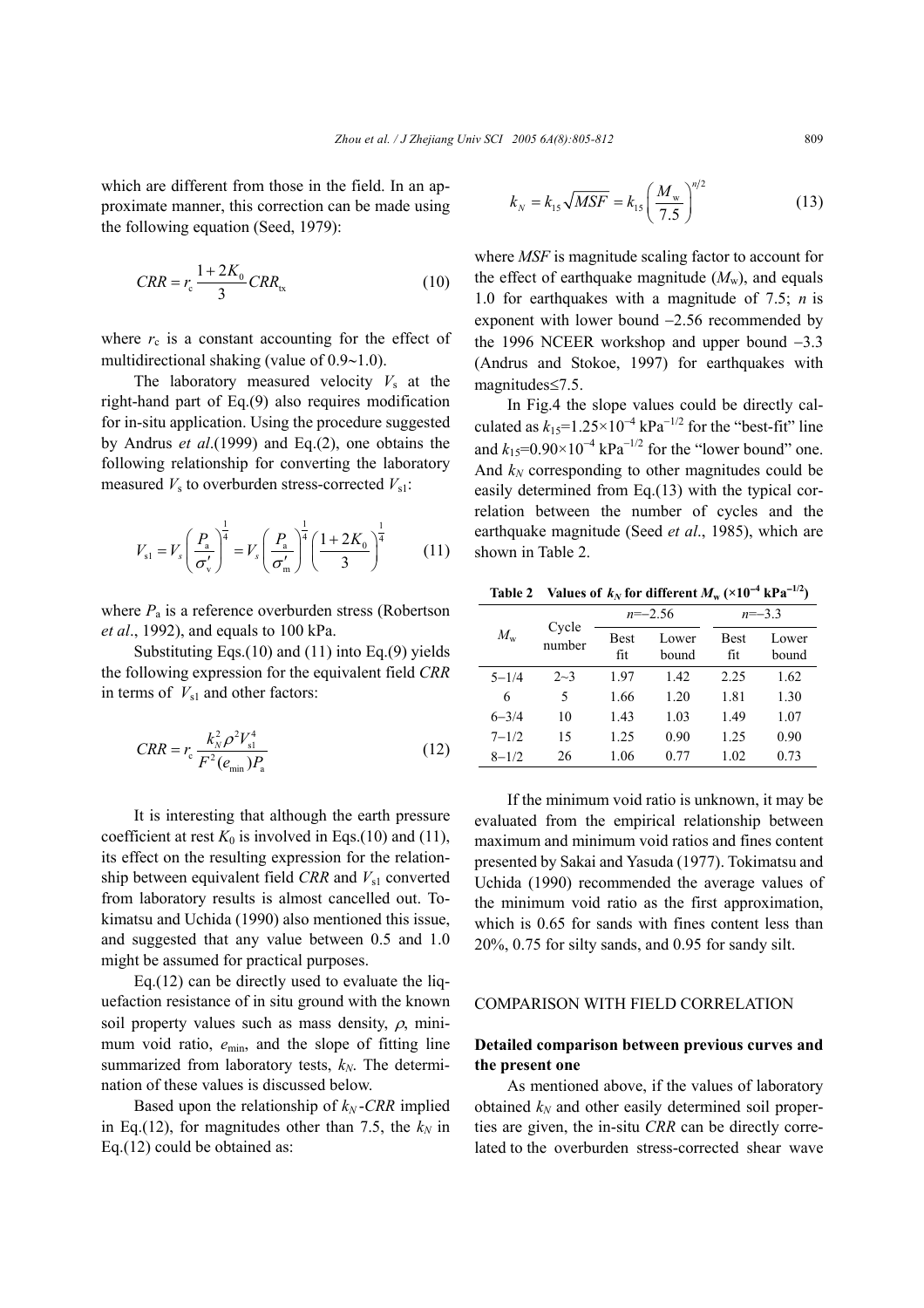velocity  $V_{s1}$  based on Eq.(12). Thus it is convenient to compare the boundary curves calculated from Eq.(12) with those developed by Andrus and Stokoe (2000) from field performance data.

In the case of 15 loading cycles corresponding to earthquakes with magnitude of 7.5, the values in Eq.(12) may be adopted as follows:  $k_{15}=1.25\times10^{-4}$  $kPa^{-1/2}$  (best-fit) and  $9.00\times10^{-5}$   $kPa^{-1/2}$  (lower bound);  $p=1.90$  g/cm<sup>3</sup> (recommended by Andrus *et al.*, 1999);  $e_{\text{min}}$ =0.65;  $P_a$ =100 kPa. The calculated results are plotted in Fig.5 together with field performance data with *FC*≤5%, in consideration of the fact that most of the laboratory data studied herein were from samples with fines content less than 5%.



**Fig.5** Curves by Eq.(12) for *CRR* from  $V_{s1}$  and case history **data for sands with** *FC*≤**5% (Andrus** *et al***., 1999)**

As can be seen in Fig.5, the boundary curves calculated from Eq.(12) with lower bound value of  $k_{15}$ can separate quite well the liquefiable from the non-liquefiable field conditions, while the one with "best fit"  $k_{15}$  value lies in the liquefied data points and tends to separate them evenly. The characteristics of the two curves echo those presented by Andrus *et al*. (1999), which were converted from the laboratory test results by Tokimatsu and Uchida (1990) (Fig.6). Compared with the corresponding boundary curve recommended by Andrus and Stokoe (2000), the laboratory-test-based boundary curves presented either by the present authors or by Tokimatsu and Uchida (1990) strongly imply that, the curve of "lower bound" slope is the most probable one appropriate for evaluating the liquefaction resistance of soils while the "best fit" curve is mere the median curve of liquefied case history data, since it corresponds to the median line summarized from various liquefied laboratory data.



**Fig.6** Curves by Eq.(12) for *CRR* from  $V_{s1}$  together with **those recommended by Andrus and Stokoe (2000)**

# **Argument for the superiority of the present laboratory correlation**

It is interesting to note that even for the case history data of sandy soils with average *FC*>5%, the presented curve also performs well (Fig.7). Also notice that, in Fig.7, the Andrus and Stokoe recommended curve is sensitive to the precision of the measured shear wave velocity. For values of  $V_{s1}$  in the range of 190 to 220 m/s, where the curve turns sharply upward, small changes in  $V_{s1}$  correspond to large changes in *CRR*. While the "lower bound" curve proposed in this paper behaves in a relatively slower



**Fig.7 Curves by Eq.(12) with that recommended by Andrus and Stokoe (2000) along with case history data**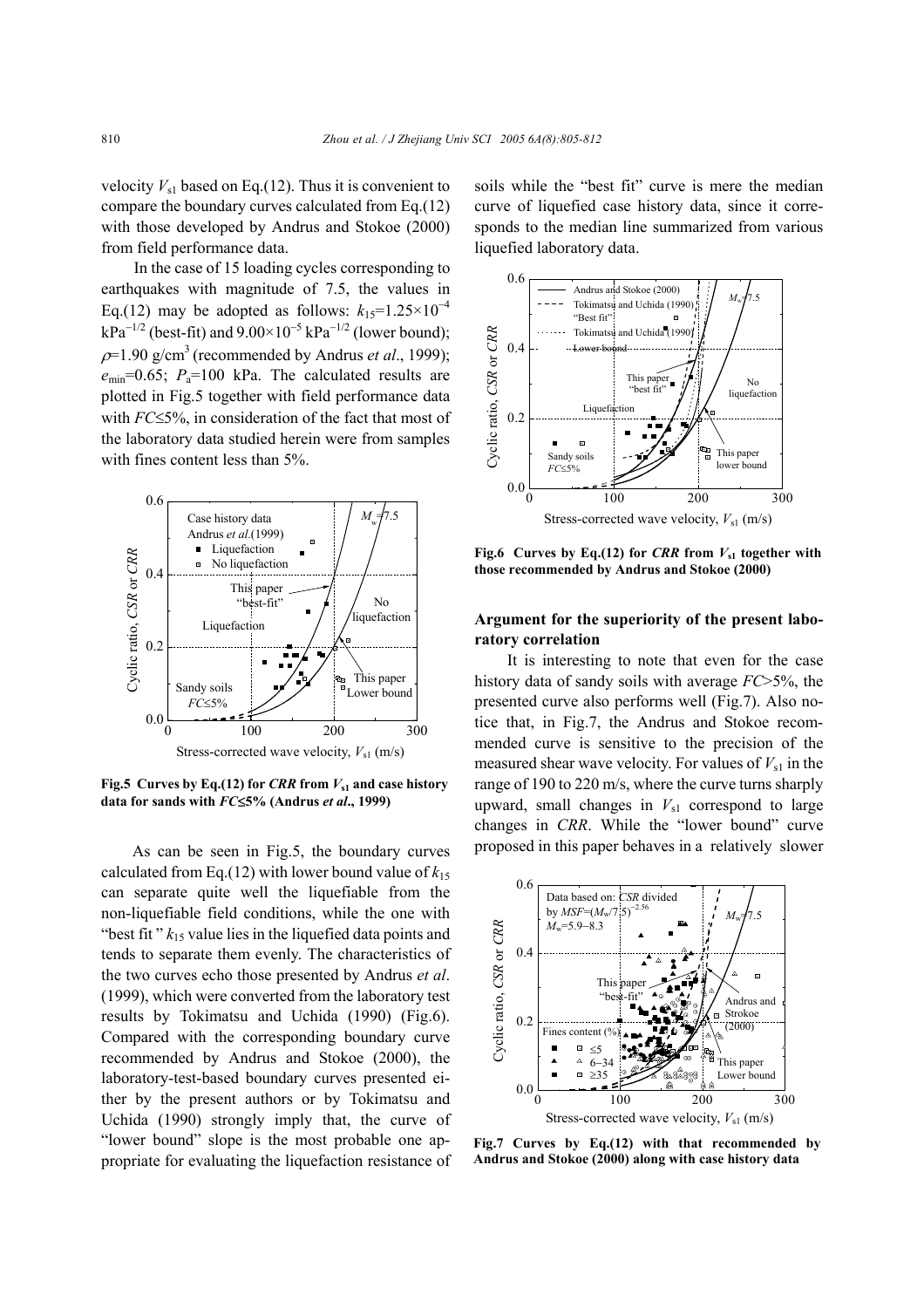way. The curve from Andrus and Stokoe was established essentially by applying a modified relationship between shear wave velocity and cyclic stress ratio for constant average cyclic shear strain, and adjusted to be validated through the case history data, so it is consequently limited by the case history database and should keep open to new field performance data, especially those from denser soil deposits shaken by stronger ground motions (e.g., the dashed Andrus curve above *CRR* of 0.35 indicates that field performance data are limited).

To bolster the abovementioned arguments, the Chi-Chi strong earthquake history data  $(M<sub>w</sub>=7.6)$ , Taiwan, 1999) are added. Following the procedure proposed by Andrus *et al*.(1999), seven liquefied site performance data are adjusted and plotted together with the previous case history data (Fig.8). It is noticeable that two of the Chi-Chi data fall below the Andrus and Stokoe proposed curve. However, the curves presented by this paper perform remarkably well: the "lower bound" curve separates the liquefied data correctly and the "best fit" one lies almost in the middle of the seven data points. Thus, the  $CRR-V_{s1}$ curves proposed in this paper are recommended because they were based on abundant laboratory data and checked by the largest, most correct case history data set and procedures (Andrus *et al*., 1999). Admittedly, due to the relatively small number of laboratory data with lower  $V_{s1}$ <100 m/s (the corresponding value is in the range of about 110 to 250 m/s), additional data are needed to more reliably define the



**Fig.8 Performance comparison between the curves by Eq.(12) and that by Andrus and Stokoe (2000) with Chi-Chi strong earthquake data**

correlation of liquefaction resistance with the shear wave velocity derived herein. In other words, the summarized correlation in this paper is also open and developable.

#### SUMMARY AND CONCLUSIONS

Laboratory data relating liquefaction resistance to shear wave velocity  $V_s$  were obtained, by conducting undrained cyclic triaxial tests on saturated sand. The test results, incorporated with previously published laboratory data in the literature, revealed good correlation of cyclic shear strength with small-strain shear modulus for sandy soils. Based on this relationship, liquefaction resistance boundary curves were established and compared to liquefaction criteria derived from seismic field measurements. There was a good agreement between the laboratory test data and the field performance criteria. Recent strong earthquake data further validated the effectiveness and reliability of this laboratory correlation.

This study demonstrates the possible link between field and laboratory measurements of shear wave velocities. This link creates the opportunity to extend this approach to study other materials, such as silty sands and gravelly soils, and to study the influence of other parameters, such as high confining pressure, where little to no field performance data are available.

Meanwhile, in consideration of the complexity of liquefaction assessment, this laboratory correlation should be used cautiously and with engineering judgment when applying it to sites where conditions are different from those presented here, especially for those sites subjected to stronger seismic motions or with very low shear wave velocities.

#### ACKNOWLEDGEMENTS

The authors would like to thank the students at Zhejiang University, Miss Ma Yanhong, Mr. Lin Weian and Mr. Yang Zhi, for their kind cooperation in conducting part of the laboratory tests in this study.

#### **References**

Andrus, R.D., Stokoe, K.H.II, 1997. Liquefaction Resistance